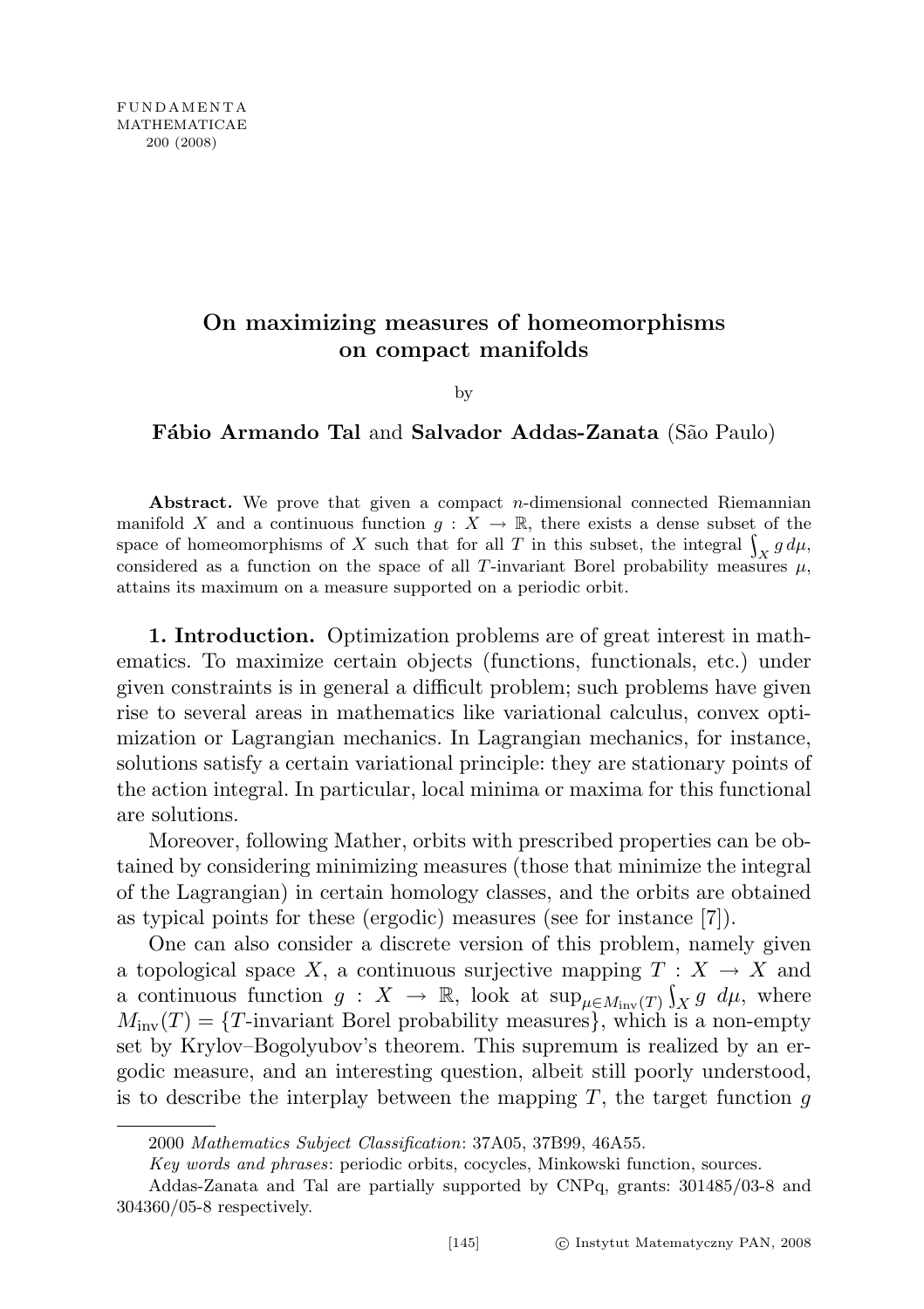and the ergodic measure. The work done so far concerns the question: keeping the mapping  $T$  fixed, how does the maximizing measure change as the function g varies? In particular, there is a considerable amount of work on this problem when  $T$  is a hyperbolic or expanding mapping (for instance for the doubling mapping on the circle); see [3]. The main conjecture here is that, for a generic Lipschitz function  $q$ , the maximizing measure is supported on a periodic orbit (see [5]). Another line of research is to describe for which ergodic measures  $\mu$  there exists a target function  $g_{\mu}$  such that  $\mu$ is the unique maximizing measure (see [4]).

The problem we want to study here goes in the opposite direction: we fix  $q$  and vary  $T$  and try to understand what happens to the maximizing measure, that is, we try to understand how the maximizing measure transforms when the dynamics is changed.

The main difference between these two discrete settings and Lagrangian mechanics is that in the Lagrangian case, the orbits and the Lagrangian are related by the Euler–Lagrange equation, while  $T$  and  $g$  can be perturbed independently.

In the following we will give a precise explanation of the problem studied in this paper, and the main result will be formulated.

Let  $X$  be a compact n-dimensional connected Riemannian manifold and let  $T : X \to X$  be a homeomorphism. Given a continuous function q:  $X \to \mathbb{R}$ , one can study the following problem: As T is a homeomorphism of a compact metric space, Krylov–Bogolyubov's theorem asserts that the set  $M_{\text{inv}}(T)$  of T-invariant Borel probability measures is non-empty. So, we consider the number

$$
Q(g) = \sup_{\mu \in M_{\text{inv}}(T)} \int_X g \, d\mu.
$$

Since  $M_{\text{inv}}(T)$  is convex and compact in the weak<sup>\*</sup> topology, there exists at least one  $\nu \in M_{\text{inv}}(T)$  (called a *g-maximizing measure*) such that

$$
Q(g) = \int\limits_X g \, d\nu.
$$

As the ergodic measures are exactly the extreme points of  $M_{\text{inv}}(T)$ , there must be at least one ergodic g-maximizing measure, and so we can assume that  $\nu$  is ergodic.

In the space of homeomorphisms of X, denoted by  $\text{Hom}(X)$ , we define a distance in the following natural way: given  $T, F \in Hom(X)$ ,

$$
d_{\text{Hom}}(T, F) = \max_{x \in X} d(T(x), F(x)), \quad \text{where } d \text{ is a distance in } X.
$$

Note that  $d_{\text{Hom}}$  is topologically equivalent to

$$
D_{\text{Hom}}(T, F) = \max \{ \max_{x \in X} d(T(x), F(x)), \max_{x \in X} d(T^{-1}(x), F^{-1}(x)) \},\
$$

a distance which makes  $Hom(X)$  a complete metric space.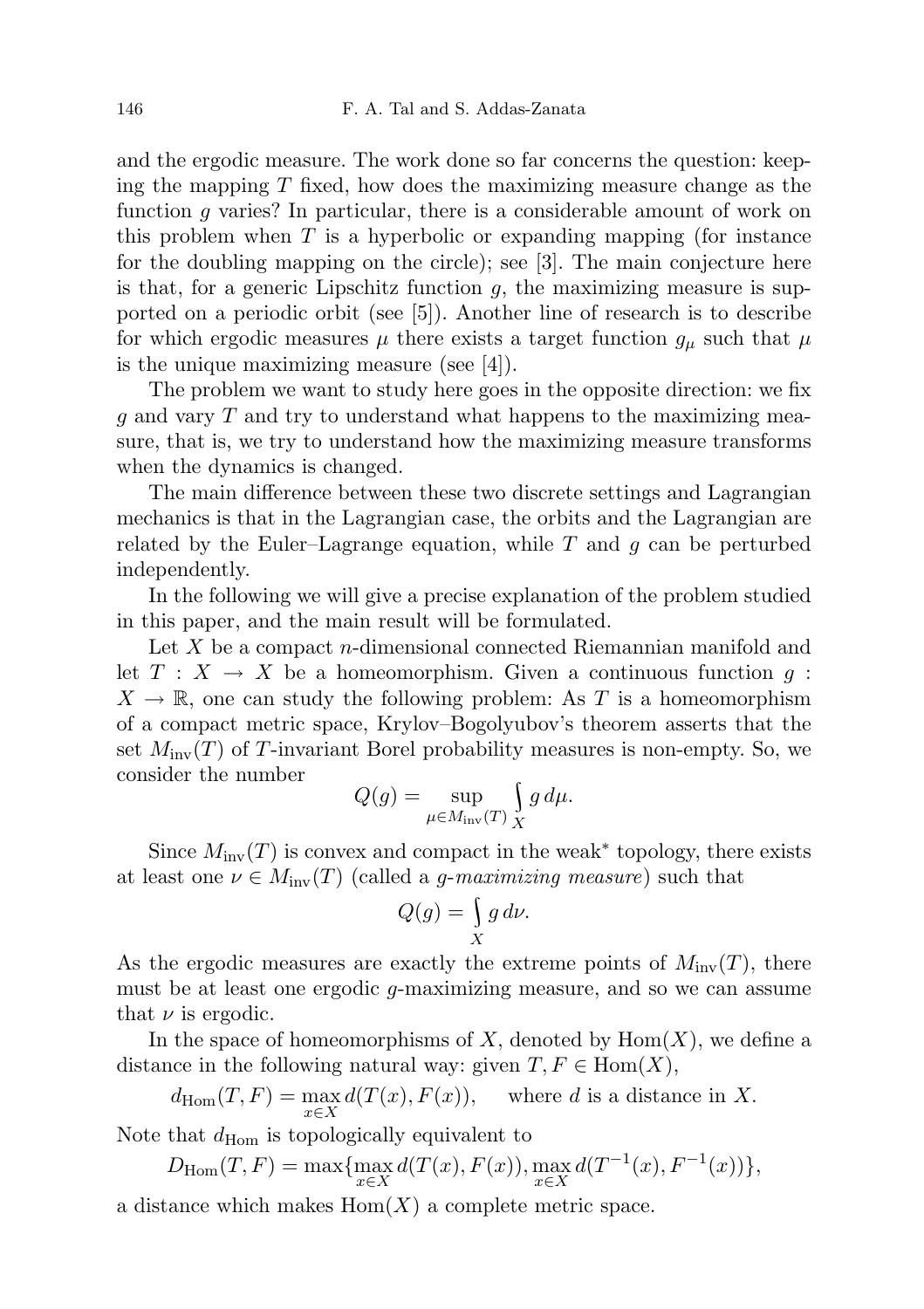Now we are ready to state our theorem:

THEOREM 1. For a fixed continuous function  $q: X \to \mathbb{R}$ , there exists a dense subset of  $Hom(X)$  such that for all T in this subset, there is a g-maximizing T-invariant measure supported on a periodic orbit.

This result suggests some other natural questions, for instance:

1) What else can be said about the set of homeomorphisms that have a g-maximizing  $T$ -invariant measure supported on a periodic orbit? A simple argument shows that this set is not open, but is it residual or does it even have interior points?

2) As there is a  $\mathcal{C}^1$ -closing lemma, is it possible to prove a  $\mathcal{C}^1$  version of the above theorem? This seems to be a very hard question, our methods do not generalize to the  $\mathcal{C}^1$  world. The first part of the proof, which consists of closing a recurrent orbit in order to create a periodic one with larger average, seems to be very hard to generalize to the  $\mathcal{C}^1$  world, even if we consider Mañé's ergodic version of the closing lemma, [6]. And even worse, the second part of the proof is a  $\mathcal{C}^0$  only argument.

3) What happens when  $T$  is just surjective, but not a homeomorphism? We solved this problem in the case of the circle, but in higher dimensions many difficulties appear.

This paper is organized as follows. In the next section we present some results about cocycles and in the last section we give the proof of the main theorem.

2. Basic tools. Here we present some results and ideas from the theory of cocycles of ergodic transformation groups. Fundamental references in this subject are the book of Schmidt [8] and the paper of Atkinson [2]. Another source for these results, but in a somewhat different formulation, is the book by Aaronson [1].

We state the results not in full generality, but only in the generality needed for our application.

Given  $T \in \text{Hom}(X)$ , a T-invariant ergodic probability measure  $\mu$  and a continuous function  $\varphi: X \to \mathbb{R}$ , we define the cocycle for T given by  $\varphi$  as the function  $a: \mathbb{Z} \times X \to \mathbb{R}$  given by

(1) 
$$
a(n,x) = \begin{cases} \sum_{i=0}^{n-1} \varphi \circ T^i(x) & \text{for } n > 0, \\ 0 & \text{for } n = 0, \\ -a(-n, T^n(x)) & \text{for } n < 0. \end{cases}
$$

The skew-product extension of T, determined by  $\varphi$ , is given by the following mapping  $V: X \times \mathbb{R} \to X \times \mathbb{R}$ :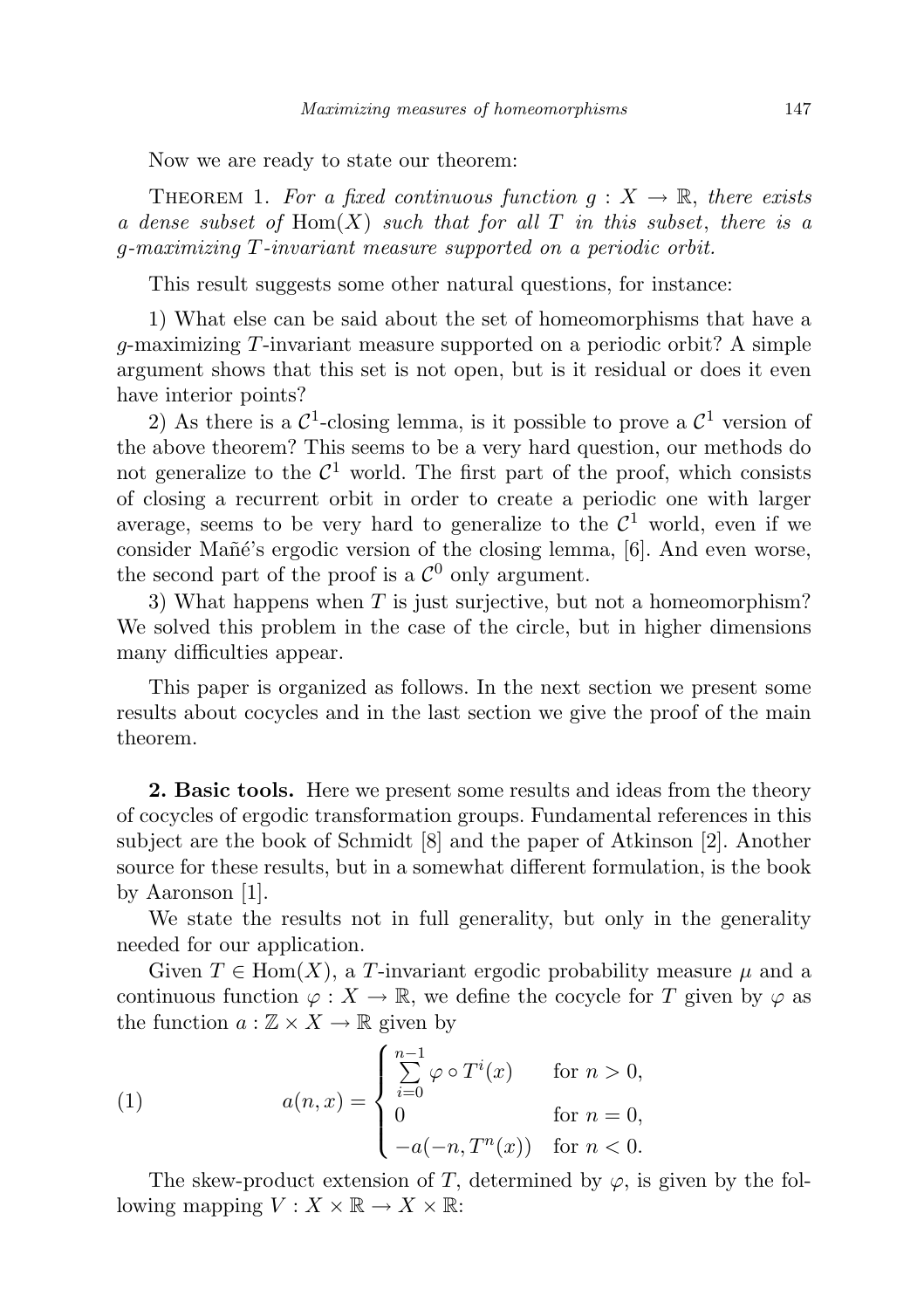148 F. A. Tal and S. Addas-Zanata

$$
(2) \tV(x,t) = (T(x), t + \varphi(x))
$$

So, the powers of V can be expressed as

$$
V^n(x,t) = (T^n(x), t + a(n,x)).
$$

An important definition is the following: The cocycle a is recurrent if for every  $B \in \sigma_{\mathcal{B}}(X) =$  Borel  $\sigma$ -algebra of X, with  $\mu(B) > 0$  and every  $\varepsilon > 0$ , there is an  $n \neq 0$  such that

$$
\mu(B \cap T^{-n}(B) \cap \{x : |a(n,x)| < \varepsilon\}) > 0.
$$

The following is a result from [2]:

THEOREM 2. Suppose  $(X, \sigma_{\mathcal{B}}(X), \mu)$  is a non-atomic probability space,  $T \in \text{Hom}(X)$  is ergodic with respect to  $\mu$  and  $\varphi: X \to \mathbb{R}$  is a continuous function such that  $\int_X \varphi \, d\mu = 0$ . Then the cocycle a for T determined by  $\varphi$ is recurrent.

It is easy to see that the skew-product  $V$  (see (2)) leaves the product measure  $\mu \times \lambda$  invariant, where  $\lambda$  is the Lebesgue measure in R. The problem here is that the space  $X \times \mathbb{R}$  is not compact, so we need to work a little more in order to get some kind of recurrence (to be more precise, topological recurrence) for V. An important definition for this purpose is the following (see Schmidt [8, Chapter 1]):

The skew-product V is *conservative* if for every  $A \in \sigma_{\mathcal{B}}(X \times \mathbb{R})$  with  $\mu \times \lambda(A) > 0$  and for  $\mu \times \lambda$ -a.e.  $(x, t) \in A$ , the set

$$
\left[\bigcup_{n\in\mathbb{Z}}V^n(x,t)\right]\cap A
$$

is infinite. Finally, we present a theorem relating the concepts of recurrence of the cocycle and conservativity of the skew-product (see [8, Chapter 5]):

THEOREM 3. Suppose  $(X, \sigma_{\mathcal{B}}(X), \mu)$  is a non-atomic probability space, the homeomorphism  $T \in \text{Hom}(X)$  is ergodic with respect to  $\mu$  and the cocycle a is recurrent. Then the skew-product V given by  $(2)$  is conservative.

So, Theorems 2 and 3 imply that for any continuous function  $\varphi: X \to \mathbb{R}$ such that  $\int_X \varphi \, d\mu = 0$ , the cocycle  $a(n, x)$  is recurrent and the skew-product  $V(x, t)$  is conservative. A simple consequence of the conservativity of a skewproduct  $V$  as in  $(2)$  is the following:

LEMMA 1. If a skew-product V as in  $(2)$  is conservative, then given any  $B \in \sigma_{\mathcal{B}}(X)$  with  $\mu(B) > 0$  and any  $\delta > 0$ , for  $\mu$ -a.e.  $x \in B$  we have  $T^n(x) \in B$  and  $|a(n,x)| < \delta$ , for infinitely many  $n \in \mathbb{Z}$ .

*Proof.* Immediate from the definitions.  $\blacksquare$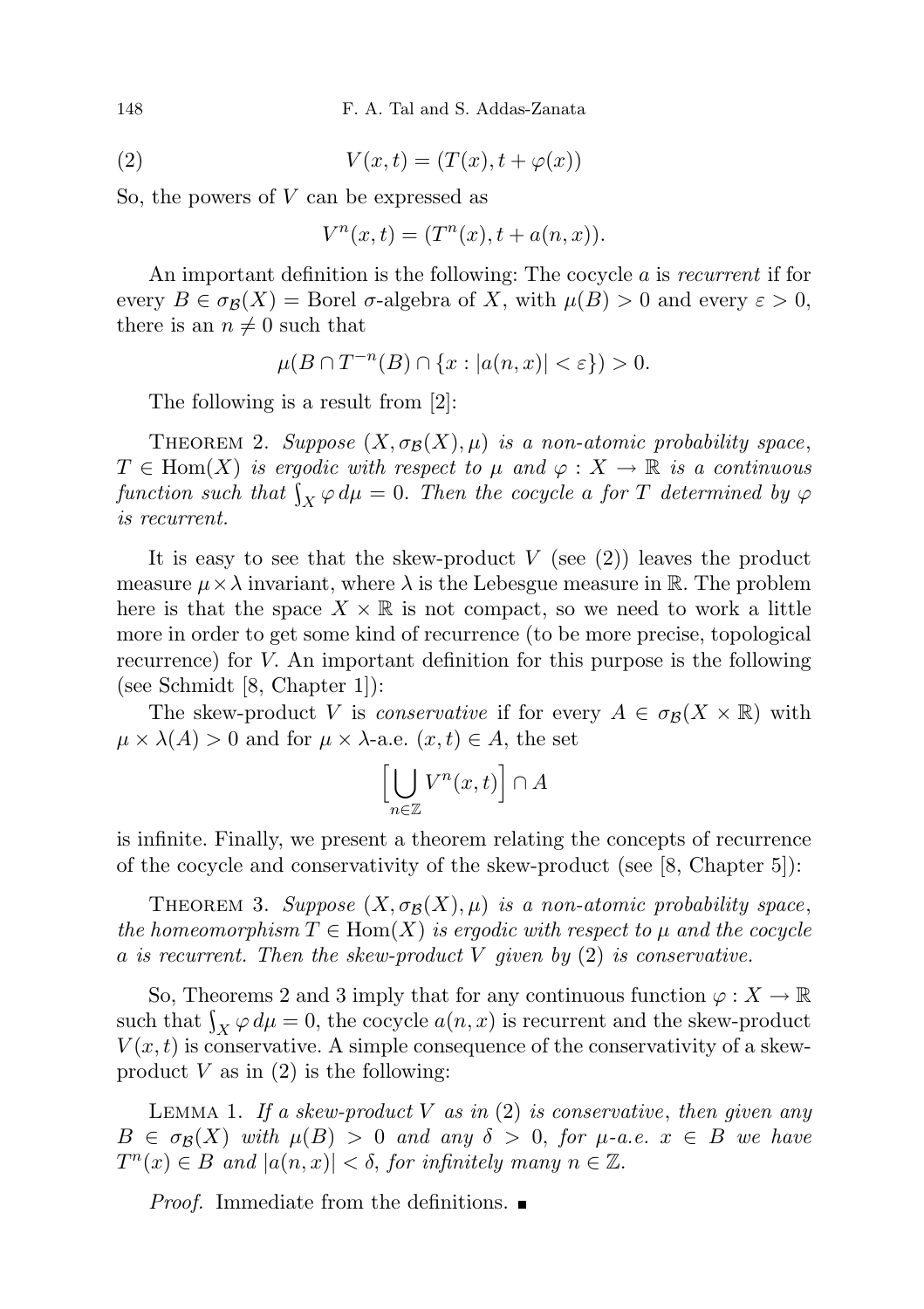**3. Proof of the main theorem.** By hypothesis,  $X$  is a connected compact Riemannian manifold,  $T \in Hom(X)$ ,  $g: X \to \mathbb{R}$  is a continuous function. Suppose that  $T$  does not have periodic  $q$ -maximizing measures and let  $\mu \in M_{\text{inv}}(T)$  be an ergodic g-maximizing measure, which by the previous assumption is clearly non-atomic.

The following is a fundamental set for our construction:

(3) 
$$
A = \left\{ x \in \text{supp}(\mu) : x \text{ is } T \text{-recurrent and } \frac{1}{N} \sum_{i=0}^{N-1} g \circ T^i(x) \xrightarrow{N \to \infty} Q(g) \right\}
$$

By saying that  $x$  is  $T$ -recurrent, we mean the usual: there exists a sequence  $n_i \to \infty$  as  $i \to \infty$  such that  $d(T^{n_i}(x), x) \to 0$  as  $i \to \infty$ . Clearly,  $\mu(A) = 1$ and  $T(A) = A$ . Without loss of generality, by considering  $g_0(x) := g(x) Q(g)$  we have

$$
\int\limits_X g_0 \, d\mu = 0.
$$

So, Theorems 2 and 3 imply that the cocycle

$$
a(n,x) = \begin{cases} \sum_{i=0}^{n-1} g_0 \circ T^i(x) & \text{for } n > 0, \\ 0 & \text{for } n = 0, \\ -a(-n, T^n(x)) & \text{for } n < 0, \end{cases}
$$

is recurrent and the skew-product

$$
V(x,t) = (T(x), t + g_0(x))
$$

is conservative.

LEMMA 2. For a given  $\varepsilon > 0$  and for all  $x \in A$ , there exists  $0 < \varepsilon^* =$  $\varepsilon^*(x) < \varepsilon/10$  such that  $T(B_{\varepsilon^*}(x)) \cap B_{\varepsilon^*}(x) = \emptyset$  (where  $B_{\delta}(x) = \{y \in X :$  $d(y, x) < \delta$ ) and for some  $n > 0$  and  $y \in B_{\varepsilon^*}(x) \cap A$ , we have  $T^n(y) \in$  $B_{\varepsilon^*}(x)$  and  $a(n, y) \geq 0$ . Moreover, if for some  $n_x > 0$ ,  $T^{n_x}(x) \in B_{\varepsilon^*}(x)$  and  $a(n_x, x) < 0$ , then we can find  $n > 0$  and  $y \in B_{\varepsilon^*}(x) \cap A$  as above such that  $a(n, y) > 0.$ 

*Proof.* First, note that no point in A is periodic, as we are supposing that no g-maximizing measures for T are periodic. So, given  $x \in A$ , as it is not fixed, there exists  $0 < \varepsilon^* < \varepsilon/10$  such that  $T(B_{\varepsilon^*}(x)) \cap B_{\varepsilon^*}(x) = \emptyset$ .

Since x is T-recurrent, there exists  $N > 0$  such that  $T^{N}(x) \in B_{\varepsilon^{*}}(x)$ . Let

$$
C = \sum_{i=0}^{N-1} g_0 \circ T^i(x).
$$

Now we analyze two possibilities.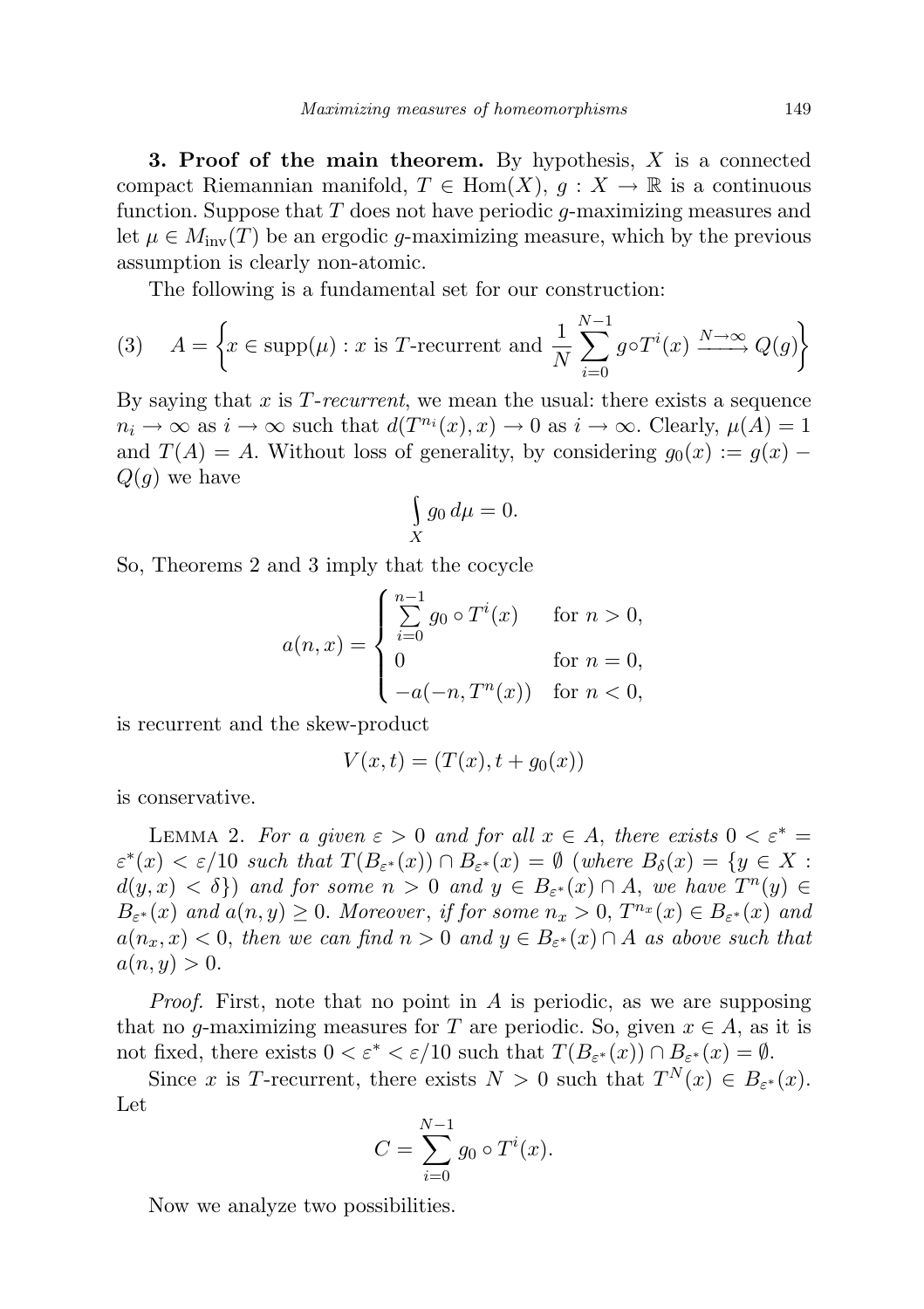•  $C < 0$ . Since  $T^{N}(x) \in B_{\varepsilon^{*}}(x)$ , there exists  $0 < \overline{\delta}_{1} < \varepsilon^{*}$  such that for all  $w \in B_{\overline{\delta}_1}(x)$ ,

(4) 
$$
T^N(w) \in B_{\varepsilon^*}(x)
$$
 and  $\sum_{i=0}^{N-1} g_0 \circ T^i(w) < C/2 < 0.$ 

Now let  $\delta_1 = \min\{\bar{\delta}_1/10, -C/10\}$ . As  $x \in \text{supp}(\mu)$  and  $\mu(A) = 1$ , we see that  $\mu(B_{\delta_1}(x) \cap A) > 0$ . So Lemma 1 implies that there exist  $z^* \in B_{\delta_1}(x) \cap A$ and  $N^*$  with  $|N^*| > N$  such that

(5) 
$$
T^{N^*}(z^*) \in B_{\delta_1}(x)
$$
 and  $|a(N^*, z^*)| < \delta_1$ .

If  $N^* > 0$ , then let  $z = z^*$ ; otherwise, let  $z = T^{N^*}(z^*) \in A$ . In both cases, let  $N' = |N^*|$ . Thus, (4) and (5) imply that

$$
C/10 < a(N', z) = a(N, z) + a(N' - N, T^N(z)) < C/2 + a(N' - N, T^N(z))
$$
\nand so

$$
a(N' - N, TN(z)) > -2C/5 > 0.
$$

From the choice of z and  $\delta_1$ , we infer that  $y = T^N(z) \in B_{\varepsilon^*}(x) \cap A$ ,  $T^{N'-N}(y) \in B_{\delta_1}(x) \subset B_{\varepsilon^*/10}(x)$ , and this proves the lemma with  $n = N'-N$ .

•  $C \geq 0$ . The lemma is proved by setting  $n = N$  and  $y = x$ .

Now, for a given  $\varepsilon > 0$  and some fixed  $x_0 \in A$ , Lemma 2 implies that there are two possibilities:

- 1. There exist  $n > 0$  and  $0 < \varepsilon^* < \varepsilon/10$  such that  $T(B_{\varepsilon^*}(x_0)) \cap B_{\varepsilon^*}(x_0)$  $= \emptyset, T^n(x_0) \in B_{\varepsilon^*}(x_0), \{T(x_0), \ldots, T^{n-1}(x_0)\} \cap B_{\varepsilon^*}(x_0) = \emptyset, a(n, x_0)$ = 0 and for all  $y \in B_{\varepsilon^*}(x_0)$  and  $i > 0$  such that  $T^i(y) \in B_{\varepsilon^*}(x_0)$ , we have  $a(i, y) \leq 0$ .
- 2. There exists  $0 < \varepsilon^* < \varepsilon/10$  such that  $T(B_{\varepsilon^*}(x_0)) \cap B_{\varepsilon^*}(x_0) = \emptyset$  and for some  $\widetilde{x} \in B_{\varepsilon^*}(x_0)$  and  $n > 0$ ,  $T^n(\widetilde{x}) \in B_{\varepsilon^*}(x_0)$  and  $a(n, \widetilde{x}) > 0$ . We then set

$$
K := a(n, \tilde{x})/n > 0.
$$

If the first possibility occurs, we proceed as follows:

Take a simple arc  $\gamma \subset B_{\varepsilon^*}(x_0)$  with endpoints  $x_0$  and  $T^n(x_0)$ . Let  $V \subset B_{\varepsilon^*}(x_0)$  be a sufficiently small open neighborhood of  $\gamma$ . Construct a homeomorphism  $\tilde{h}$  of X, which is the identity outside V and maps  $T^n(x_0)$ to  $x_0$ . Define a new homeomorphism by  $\widetilde{T} = \widetilde{h} \circ T$ . Clearly,  $\widetilde{T}$  is  $\varepsilon^*$ - $\mathcal{C}^0$ -close to T (note that we have just presented a proof of the  $\mathcal{C}^0$ -closing lemma: we perturbed T inside  $B_{\varepsilon^*}(x_0)$  in order to close the partial orbit of  $x_0$ , and for the perturbed mapping  $\widetilde{T}$ , we have

$$
Q_{\widetilde{T}}(g_0) = \sup_{\mu \in M_{\text{inv}}(\widetilde{T})} \int_{X} g_0 d\mu = \frac{1}{n} a(n, x_0) = 0, \text{ so } Q_{\widetilde{T}}(g) = Q_{T}(g),
$$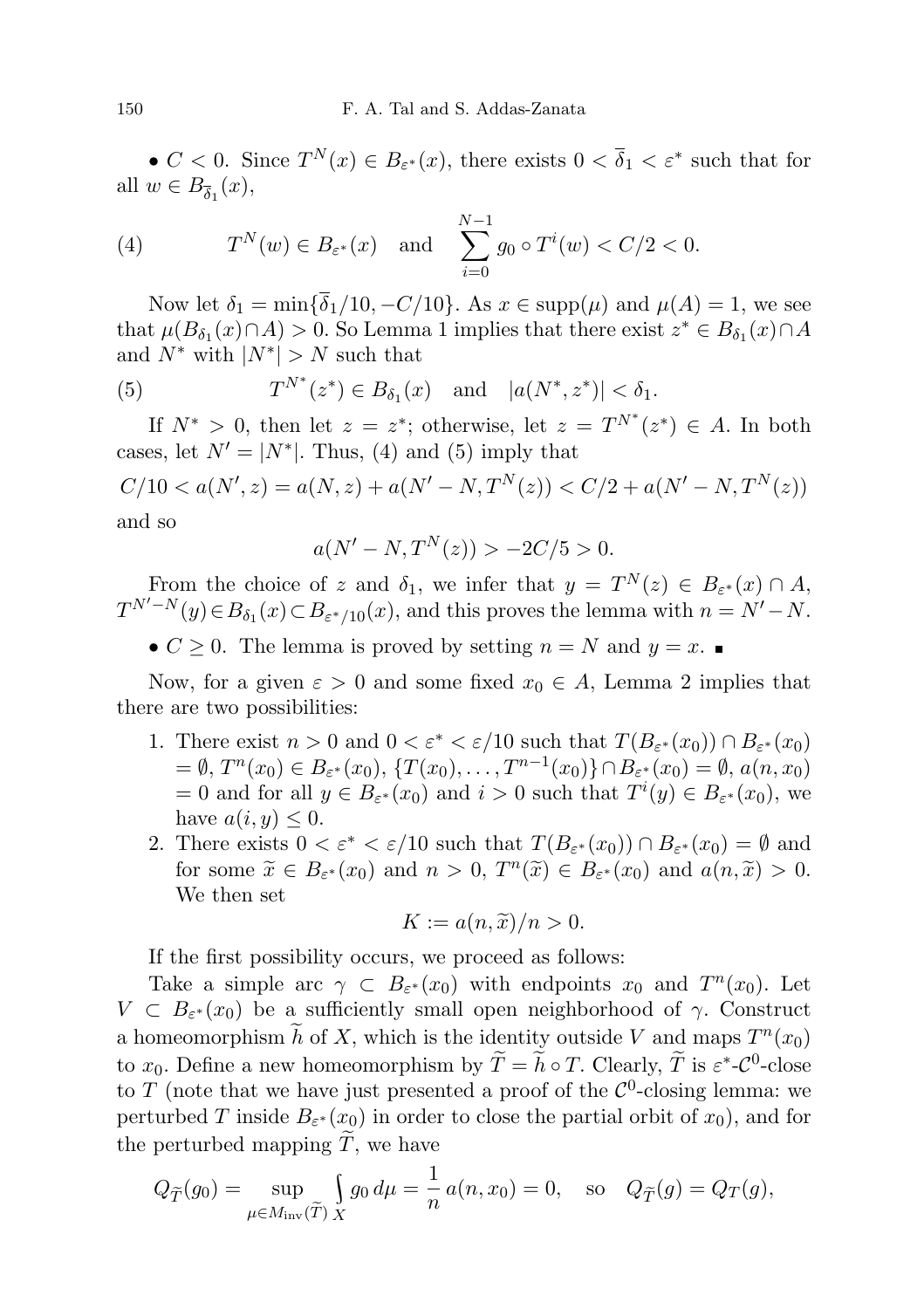and the main theorem is proved. This is because every time a point in  $B_{\varepsilon^*}(x_0)$  returns to  $B_{\varepsilon^*}(x_0)$ , it has a partial average less than or equal to zero. Thus the perturbation we apply to T which is supported in  $B_{\varepsilon^*}(x_0)$ and closes the orbit of  $x_0$  cannot increase partial averages of any other point when it returns to  $B_{\varepsilon^*}(x_0)$ . After this perturbation, we may have created an invariant measure  $\mu^*$  for  $\widetilde{T}$  which is not periodic, but  $\int_X g_0 d\mu^* \leq 0$ . With the type of perturbation used, it is not possible to create a  $\tilde{T}$ -invariant measure with average greater than zero.

In the rest of the paper we will deal with the second possibility. The proof consists of two parts:

- Part 1: here we make use of the point  $\tilde{x}$  and some compactness arguments to perturb T in order to create a periodic orbit  $O_P$  with positive  $g_0$  average for a nearby mapping  $T_1$ , satisfying many technical assumptions. We point out that  $T_1$  may have other invariant measures with  $g_0$  average larger than the  $g_0$  average on  $O_P$ , and this is the most difficult hurdle to overcome in our result, which we do in part 2. The support of this periodic orbit includes a point P close to  $\tilde{x}$ , and  $T_1$ only differs from T in a small open set containing P,  $V_n(\alpha)$ , yet to be defined. The technical assumptions ensure that there is an even smaller neighborhood of P,  $C_{\delta}(P) \cap V_n(\alpha)$ , such that trajectories with a  $g_0$  average for  $T_1$  greater than the  $g_0$  average of P must visit this smaller neighborhood frequently.
- Part 2: the periodic orbit created above for  $T_1$  is transformed, by another perturbation which fixes it, into a topological source for the new mapping  $T_2$ , that is, it becomes a repeller. This is used to show that after the two perturbations  $(T \to T_1$  and  $T_1 \to T_2)$ , we do not create any measure with average larger than the average of the periodic orbit created in part 1. This is because the repelling nature of the periodic orbit does not let points follow it for a long time. Every nonperiodic orbit of  $T_2$  must eventually have the property that consecutive returns to the set  $V_n(\alpha)$  cannot both lie in  $C_\delta(P)$ , thus "losing average" on at least one of the orbit segments.

Going back to the proof itself, if  $\varepsilon^* > 0$  in the second possibility is sufficiently small, then  $B_{\varepsilon^*}(x_0)$  is contained in some local chart of X. Since in the rest of the paper we will modify T only inside  $B_{\varepsilon^*}(x_0)$ , we will treat, without loss of generality,  $B_{\varepsilon^*}(x_0)$  as a subset of  $\mathbb{R}^n$ , and we will make use of its geometrical and convexity properties.

First, note that

$$
\limsup_{l \to \infty} \left( \sup_{y \in X} \frac{1}{l} a(l, y) \right) = 0,
$$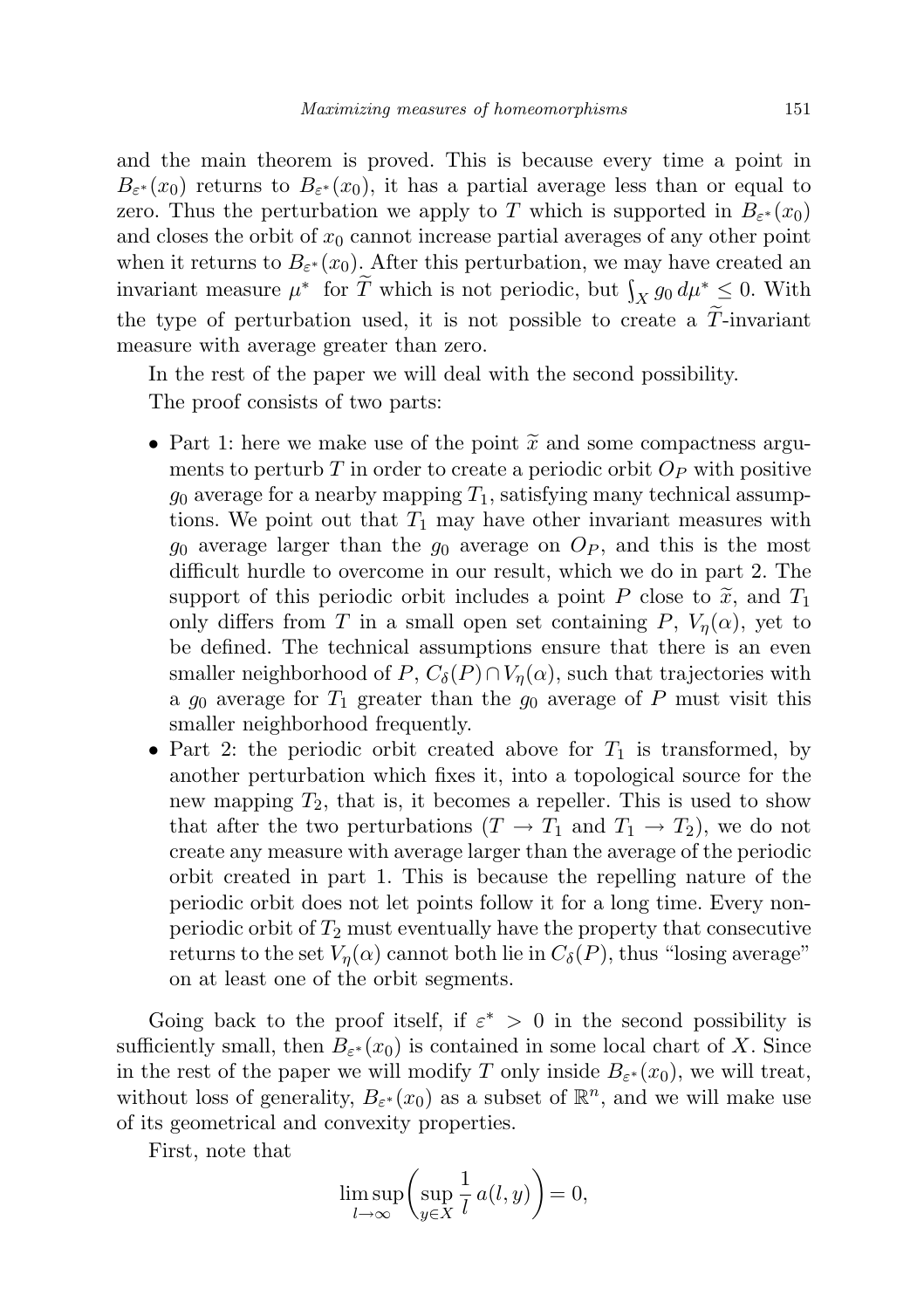so there exists  $N > n > 0$  such that for all  $l \geq N$  and  $y \in X$ ,

(6) 
$$
\frac{1}{l}a(l,y) < K/2.
$$

Now we will prove that among all pairs of points  $z, T^i(z)$   $(i > 0)$  belonging to the straight line segment  $\tilde{x}T^n(\tilde{x})$ , we can pick one with largest<br>possible partial average and shortest distance. First, note that from (6) we possible partial average and shortest distance. First, note that from (6) we just have to consider the first N iterates of the straight line segment  $\tilde{x}T^n(\tilde{x})$ .<br>To be more precise, for  $i \in I_1$ , N consider the sets To be more precise, for  $i \in \{1, ..., N\}$  consider the sets

$$
\text{Ret}_i = \{ z \in \overline{\widetilde{x}T^n(\widetilde{x})} : T^i(z) \in \overline{\widetilde{x}T^n(\widetilde{x})} \}
$$

and the associated partial averages

$$
Av_i(z) = \frac{a(i, z)}{i} = \frac{1}{i} \sum_{l=0}^{i-1} g_0 \circ T^l(z).
$$

One can pick  $P, T^m(P) \in \overline{\tilde{x}}T^n(\tilde{x})$ , for some  $0 < m < N$ , such that  $A v_m(P) =$ <br>maximum  $\Delta v_{\mu}$ , and among all pairs  $z T^i(z) \subset \overline{\tilde{x}}T^n(\tilde{x})$  with  $\Delta v(z)$  $\max_{1 \leq i \leq N} \{ \max Av_i |_{\text{Ret}_i} \}$  and among all pairs  $z, T^i(z) \in \overline{\tilde{x}T^n(\tilde{x})}$  with  $Av_i(z)$ <br>  $= Av_i(P)$   $d(P)T^m(P)$  has the smallest value. If more than one pair set  $= Av_m(P), d(P, T^m(P))$  has the smallest value. If more than one pair satisfies the above, any of them will fit (clearly it is possible that  $P = \tilde{x}$  and  $m = n < N$ .

Below we give four properties of the pair  $P, T^m(P)$  that will be used in the rest of the paper.

1. For all  $z \in \overline{\tilde{x}T^n(\tilde{x})}$  and  $i > 0$  such that  $T^i(z) \in \overline{\tilde{x}T^n(\tilde{x})}$ , we have 1  $\frac{1}{i} a(i, z) \leq \frac{1}{m}$  $\frac{1}{m} a(m, P) = \psi(P) \geq K,$ 

where for now,  $\psi(P)$  is just a symbol for the partial average at P. A complete definition of the function  $\psi$  is given after formula (10). Clearly this definition will agree with the above one at P.

2. For all  $z \in \overline{PT^m(P)}$ ,  $z \neq P$ , and  $i > 0$  such that  $T^i(z) \in \overline{PT^m(P)}$ ,

$$
\frac{1}{i} a(i, z) < \psi(P),
$$

because from the choice of P, if  $a(i, z)/i = \psi(P)$ , then the only possibility would be  $z = T^m(P)$  and  $T^i(z) = P$ , which means that the orbit of P is periodic with positive average, a contradiction.

3. For  $i = 1, \ldots, m - 1$ ,  $T^{i}(P) \notin \overline{PT^{m}(P)}$ . To see this, note that if for some  $1 \leq i \leq m-1$ ,  $T^{i}(P) \in \overline{PT^{m}(P)}$ , then as at least one of the numbers

$$
\frac{1}{i} a(i, P), \quad \frac{1}{m-i} a(m-i, T^i(P))
$$

is greater than or equal to  $\psi(P)$ , we could change P and m to get a smaller straight line segment.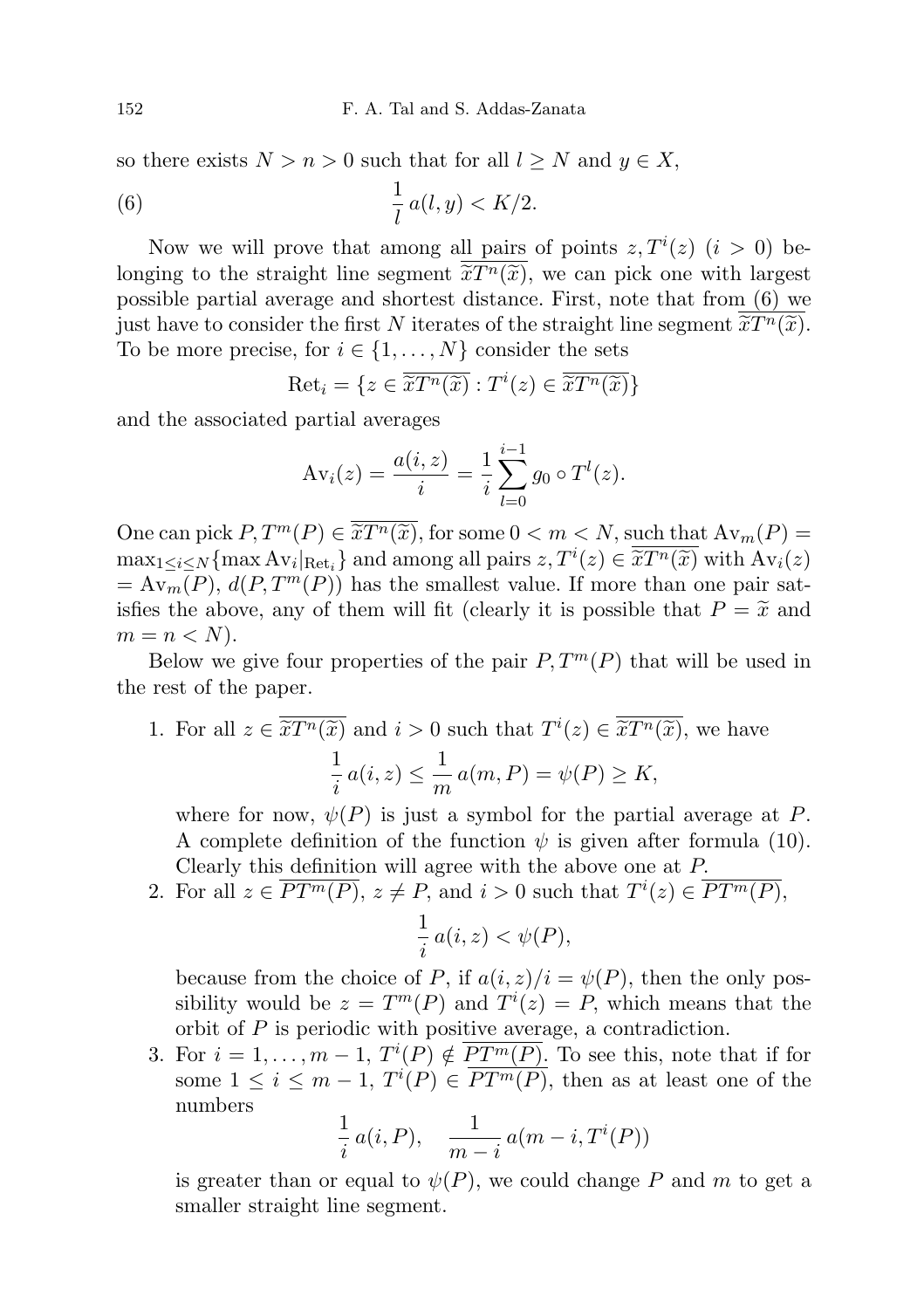4. If 
$$
l > m
$$
 and  $T^l(P) \in \overline{PT^m(P)}$ , then  
(7) 
$$
\frac{1}{l} a(l, P) < \psi(P) - c_1
$$

for some constant  $c_1 > 0$ . As we already said, condition (6) implies that partial averages taken for sufficiently large times are small, so we just have to consider  $m < l < N$ . Thus inequality (7) follows as property 2 above.

From now on, denote by  $\alpha$  the segment  $\overline{PT^m(P)}$  and by  $C_{\delta}(P)$  a closed cube of side  $2\delta > 0$  centered at P. If we fix a sufficiently small  $\delta > 0$ , then:

- $d(T^m(C_\delta(P)), C_\delta(P)) > d(P, T^m(P))/2 > 10\delta$ , which, in particular, implies that  $T^m(C_\delta(P)) \cap C_\delta(P) = \emptyset$ .
- For all  $0 < i < N$ , where N is defined in (6), we have: if  $T^{i}(P) \notin \alpha$ , then  $T^{i}(C_{\delta}(P)) \cap (\alpha \cup C_{\delta}(P)) = \emptyset$ , and if  $T^{i}(P) \in \alpha$  and  $i \neq m$   $(i > m)$ , then for the  $c_1 > 0$  defined in (7), we have

(8) 
$$
\frac{1}{i}a(i, z) < \psi(P) - c_1 \quad \text{for all } z \in C_\delta(P).
$$

Associated to the  $\delta > 0$  chosen above, there exists a  $0 < c_2 < c_1$  such that if  $x, T^i(x) \in \alpha$  for some integer  $i > 0$  and

(9) 
$$
\frac{1}{i} a(i,x) \ge \psi(P) - c_2,
$$

then  $i = m$  and  $x \in C_{\delta/2}(P)$ . We note that, if  $c_2$  did not exist, then property 2 above would be contradicted.

In the following lemma, remember that  $\alpha$  is the straight line segment  $PT<sup>m</sup>(P)$ , and  $\delta > 0$  and  $c_2 > 0$  have been chosen above.

LEMMA 3. There exists an  $\eta \in (0,\delta)$  such that if both z and  $T^l(z)$  belong to  $V_{\eta}(\alpha) \subset B_{\varepsilon^*}(x_0)$  (the  $\eta$ -neighborhood of  $\alpha$ ) for some  $l > 0$ , and  $a(l, z)/l \geq$  $\psi(P) - c_2$ , then  $z \in C_\delta(P) \cap V_n(\alpha)$  and  $l = m$ . Furthermore,  $a(m, z)/m <$  $\psi(P) + c_2/2m$ .

*Proof.* Suppose that for each integer  $k > 0$ , there exists a point  $z_k \in$  $V_{1/k}(\alpha)\backslash C_{\delta}(P)$  such that for some  $0 < n_k < N$  (see (6) for the definition of N),  $T^{n_k}(z_k) \in V_{1/k}(\alpha)$  and  $a(n_k, z_k)/n_k \geq \psi(P)-c_2$ . Taking subsequences if necessary, this implies that there exists a point  $z^* \in \alpha \setminus C_{2\delta/3}(P)$  such that (for some  $n^* > 0$ )  $T^{n^*}(z^*) \in \alpha$  and  $a(n^*, z^*)/n^* \ge \psi(P) - c_2$ , contradicting the choice of  $\delta > 0$  and  $c_2 > 0$  (see (9)).

So if  $k > 0$  is large enough, then for every  $z \in V_{1/k}(\alpha) \backslash C_{\delta}(P)$  such that for some  $0 < l < N$ ,  $T^{l}(z) \in V_{1/k}(\alpha)$ , we have  $a(l, z)/l < \psi(P) - c_2$ .

Since  $C_{\delta}(P)$  is closed, if  $k > 0$  is sufficiently large, then for every  $0 <$  $i < N$  such that  $T^{i}(P) \notin \alpha$ , we have

$$
T^i(C_\delta(P)) \cap (V_{1/k}(\alpha) \cup C_\delta(P)) = \emptyset
$$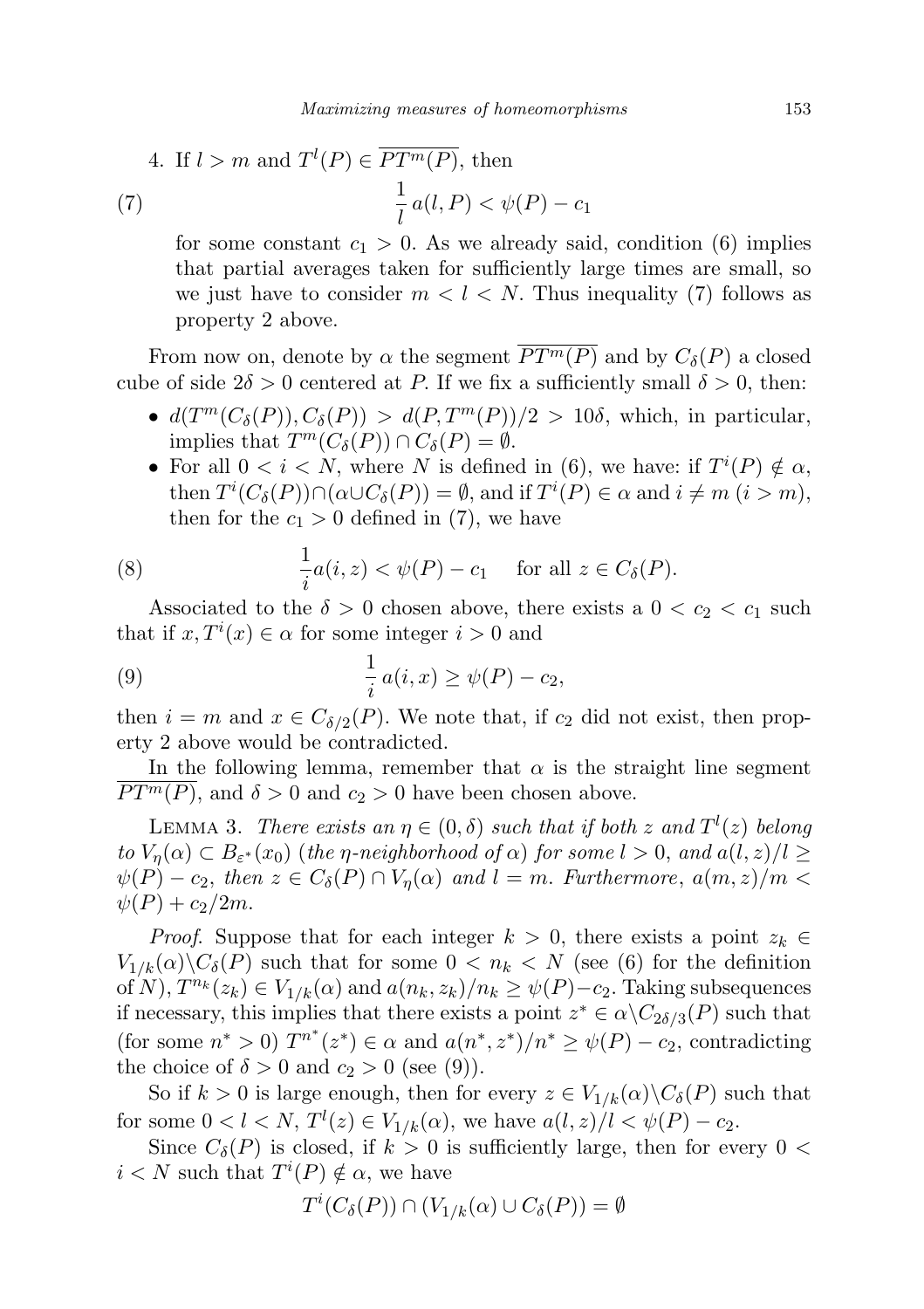(this follows from the choice of  $\delta > 0$ ). Now suppose  $z \in C_{\delta}(P) \cap V_{1/k}(\alpha)$ and  $T^l(z) \in V_{1/k}(\alpha)$  for some  $0 < l < N$ . From the previous remark, if  $k > 0$ is large enough, then  $T^{l}(P) \in \alpha$ . In this case, if  $l \neq m$ , from (8) we see that  $a(l, z)/l < \psi(P) - c_1 < \psi(P) - c_2$  for all  $z \in C_\delta(P)$ .

Finally, suppose that for each integer  $k > 0$ , there exists a  $y_k \in V_{1/k}(\alpha)$ such that  $T^m(y_k) \in V_{1/k}(\alpha)$  and  $a(m, y_k)/m \geq \psi(P) + c_2/2m$ . This would imply the existence of a point  $\overline{y} \in \alpha$  such that  $T^m(\overline{y}) \in \alpha$  and  $a(m, \overline{y})/m >$  $\psi(P)$ . But this contradicts the choice of P.

So the lemma is proved.  $\blacksquare$ 

The following fact will be useful in the proof of the main theorem:

FACT 1. If  $\overline{T} \in \text{Hom}(X)$  and  $\nu$  is a  $\overline{T}$ -invariant Borel probability measure such that  $\int_X g_0 d\nu > 0$ , then by Birkhoff's ergodic theorem, there is an X  $x \in X$  such that  $\lim_{n \to \infty} n^{-1} \sum_{i=0}^{n-1} g_0 \circ \overline{T}^i(x) > 0.$ 

Now let  $\eta' \in (0, \eta)$ , where  $\eta$  comes from Lemma 3, be sufficiently small such that  $T^{i}(P) \notin V_{\eta'}(\alpha)$  for  $i = 1, ..., m - 1$ . We define  $E := V_{\eta'}(\alpha)$ .

As  $E$  is a convex set, we can define, for every point  $x$  in  $E$ , the Minkowski function  $M$  with respect to  $P$  as

$$
M: E \to [0, 1], \quad M(x) = \inf \bigg\{ t \in [0, 1] : P + \frac{1}{t} (x - P) \in E \bigg\}.
$$

The following properties follow almost immediately from the definition:

- $M$  is continuous and monotone on radial lines;
- $M(x) = 0 \Leftrightarrow x = P$ , and  $M(x) = 1 \Leftrightarrow x \in \partial E$ .

Let  $a_0 = M(T^m(P)) < 1$  and set

$$
E_L = M^{-1}([0, (a_0 + 1)/2]), \quad E_S = M^{-1}([0, (2a_0 + 1)/3]).
$$

As  $1 > (a_0 + 1)/2 > (2a_0 + 1)/3$ , we have

$$
\overline{PT^m(P)} = \alpha \subset E_S \subset E_L \subset E,
$$

with all inclusions proper (see Figure 1).

Now, since  $E_S$  is homeomorphic to the closed ball in  $\mathbb{R}^n$ , there exists a homeomorphism  $h_S$  of  $\mathbb{R}^n$  such that  $h_S$  is the identity outside  $E_S$ , and  $h_S(T^m(P)) = P.$ 

Consider now the homeomorphism  $T_1 = h_S \circ T$ . Clearly,  $T_1 = T$  outside  $T^{-1}(E_S)$ .

Note that P is a periodic point for  $T_1$  and if we consider the counting measure

$$
\nu = \frac{1}{m} \sum_{i=0}^{m-1} \delta_{T_1^i(P)}
$$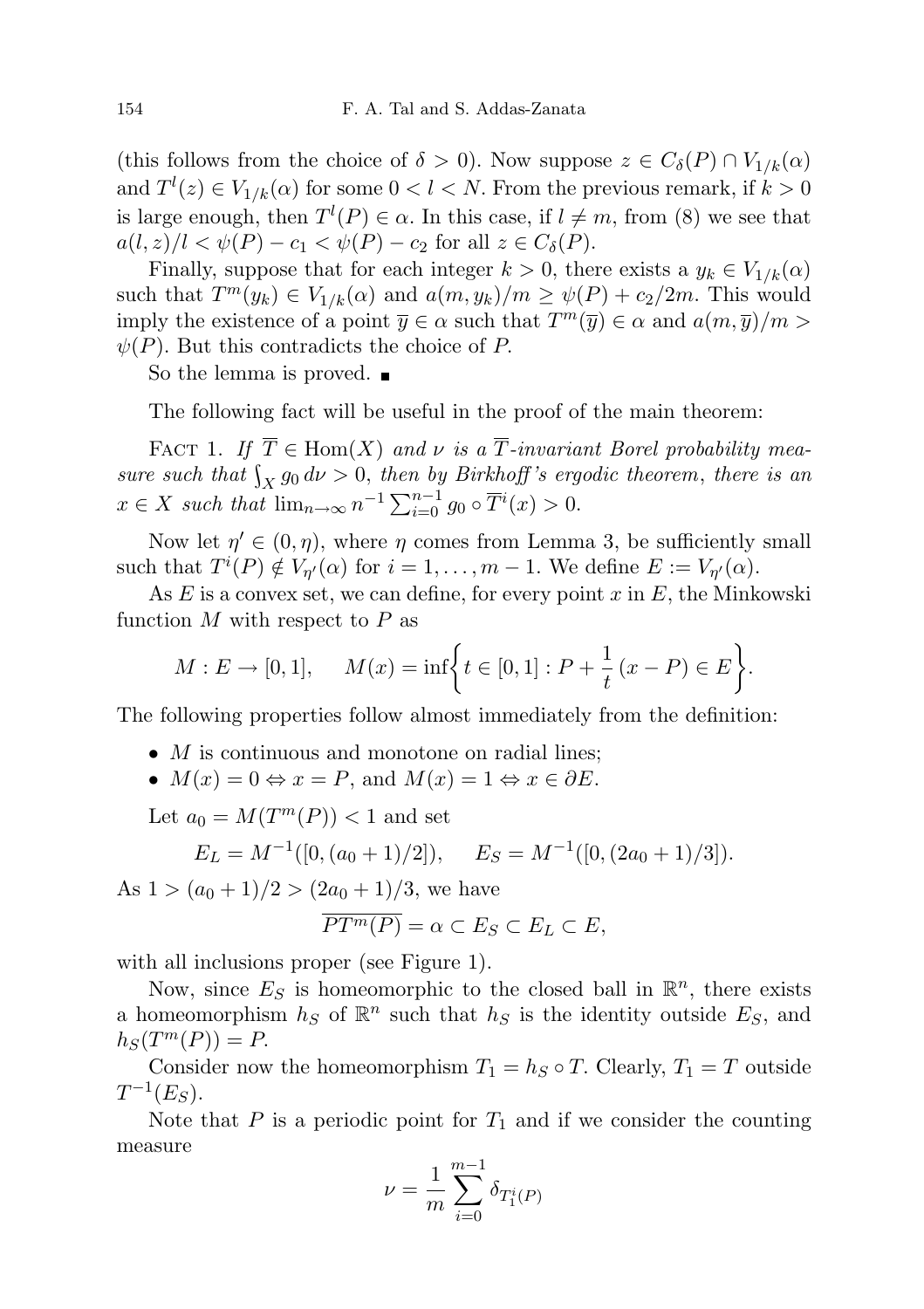

Fig. 1. Diagram showing the sets  $\alpha$ ,  $E_S$ ,  $E_L$  and E

on the orbit of P, then  $\nu$  is T<sub>1</sub>-invariant and  $\int_X g_0 d\nu = \psi(P) > 0$ . Also, if a point x does not visit  $E<sub>S</sub>$  infinitely many times, then clearly, since  $T<sub>1</sub>$ only differs from T inside  $E_S$ ,  $\lim_{n\to\infty} n^{-1} \sum_{i=0}^{n-1} g_0 \circ T_1^i(x) \leq 0$ . This still does not prove the desired result, because a trajectory recurrently visiting  $E_S$  could, in principle, have a greater  $g_0$  average than  $\psi(P)$ , especially given that P may fail to be a maximum for  $m^{-1} \sum_{i=0}^{m-1} g_0 \circ T^i(x)$  with  $x \in E_S$ very close to P.

Our proof comes from the construction of another homeomorphism  $T_2 =$  $h \circ T_1$ , leaving the orbit of P unaltered  $(h(P) = P)$ . The homeomorphism h differs from the identity only in E and so  $T_2$  is  $\varepsilon$ -close to T in the space Hom(X). For  $x \in E$  ( $x \neq P$ ), the mapping h will be of the form

$$
h(x) = P + \frac{f(M(x))}{M(x)} (x - P), \quad f: [0, 1] \to [0, 1],
$$

where f is continuous  $(f(0) = 0$  and  $f(1) = 1)$ , strictly increasing and  $f(r) > r$  for  $0 < r < 1$ . In order to see that h is injective on each straight line segment r starting at P and ending at a point  $e(r) \in \partial E$ , and leaves it invariant, fixing its endpoints, note that for any  $x \in r$ ,

$$
h(x) = P + f(M(x)) \frac{x - P}{M(x)} = P + f(M(x))[e(r) - P].
$$

To understand why  $h : E \to E$  is a homeomorphism, it remains to show that  $h$  is continuous at  $P$ , and this follows from

$$
||h(x) - P|| = f(M(x)) \left\| \frac{x - P}{M(x)} \right\| \le f(M(x)) \left[\max_{e \in \partial E} d(P, e)\right] \stackrel{x \to P}{\longrightarrow} 0.
$$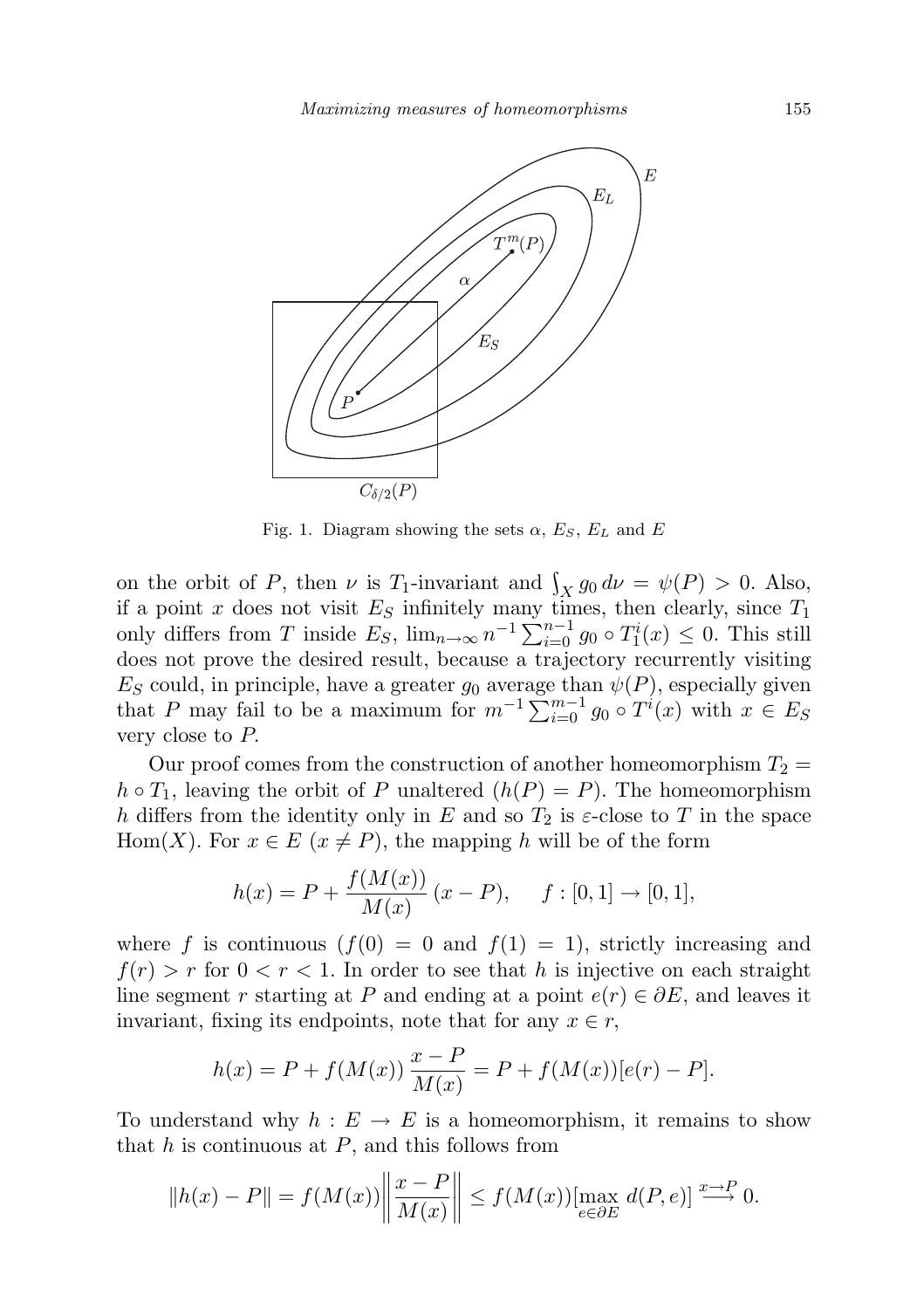As  $f(M(x)) \leq 1$ , we deduce that if  $x \in E$  then  $h(x) \in E$ . And for points  $x \in E$ , as

$$
\frac{1}{f(M(x))} (h(x) - P) = \frac{1}{M(x)} (x - P),
$$

we obtain

(10) 
$$
M(h(x)) = f(M(x)).
$$

In order to finish the construction of h, first we consider the set  $E_r =$  $E \cap \bigcup_{i \in \mathbb{N}^*} T_1^{-i}(E)$  of points in E eventually returning to E. In  $E_r$  we define two functions,

$$
N_{\rm ret}(x) = \inf\{j \in \mathbb{N}^* \mid T_1^j(x) \in E\} = \inf\{j \in \mathbb{N}^* \mid T^j(x) \in E\},\
$$

which is the first return time to the set E for  $T_1$ , T and  $T_2$ , and

$$
\psi(x) = \frac{1}{N_{\text{ret}}(x)} \sum_{i=0}^{N_{\text{ret}}(x)-1} g_0 \circ T_1^i(x) = \frac{1}{N_{\text{ret}}(x)} a(N_{\text{ret}}(x), x),
$$

the average of  $g_0$  on the orbit of x until the next return.

Clearly  $T_1|_{X\setminus E} = T|_{X\setminus E}$ , and moreover, the two definitions for  $\psi(P)$ agree.

Note that for any x in  $E_r$ , it is also true that  $T_2^{N_{\rm ret}(x)}$  $\frac{d}{2}Y_{\text{ret}}^{N_{\text{ret}}(x)}(x) \in E$ , and  $N_{\text{ret}}(x)$ is the smallest strictly positive integer for which this holds.

The choice of  $\delta$  (see the proof of Lemma 3 and definition of  $C_{\delta}(P)$  before this lemma) ensure that  $T^i(C_\delta(P)) \cap [E \cup C_\delta(P)] = \emptyset$  for  $1 \leq i \leq m-1$ , so for any  $x \in C_{\delta}(P) \cap E_r$  we have  $N_{\text{ret}}(x) \geq m$ . Since  $P \in C_{\delta}(P)$ , and taking into consideration that  $T_1^m(P) = P$  is an interior point of E, there is a  $\delta_2 > 0$  such that for any x satisfying  $d(x, P) \leq \delta_2$ , we have  $x \in E_L \cap C_{\delta}(P)$ and  $T_1^m(x) \in E$ . Therefore,  $N_{\text{ret}}(x) = m$  for all x in  $B_{\delta_2}(P)$ .

We will choose f so that  $T_2^m(B_{\delta_2}(P)) \supset E_L$ . We will also use f to ensure that for a chained sequence of neighborhoods of P whose intersection is  $\{P\}$ ,  $T_2^m$  always takes a "smaller" neighborhood onto a larger one, so that P is a topological source for  $T_2^m$ . So, consider the sequence  $(b_n)_{n\in\mathbb{N}}$  of real numbers defined in the following manner:

Let  $\tilde{b}$  be any real such that  $M^{-1}([0,\tilde{b}])$  is contained in  $B_{\delta_2}(P)$  and let

$$
b_k = \min\{2^{-k}\tilde{b}, \inf_{x \in \partial(M^{-1}([0, 2^{-k}\tilde{b}]))} \{M(T_1^m(x))\}\}, \quad k \ge 1,
$$

so that  $T_1^m(M^{-1}([0, 2^{-k}\tilde{b}])) \supset M^{-1}([0, b_k])$ , and  $T_1^m(B_{\delta_2}(P)) \supset M^{-1}([0, b_1])$ .

Now, if we take f to be an affine function on  $[b_1, 1]$  and on each of the intervals  $[b_{k+1}, b_k]$  (note that  $(b_k)$  is strictly decreasing and tends to 0), and such that

$$
f(1) = 1
$$
,  $f(b_1) = \frac{a_0 + 1}{2}$ ,  $f(b_{k+1}) = 2^{-k}\tilde{b}$ ,  $f(0) = 0$ ,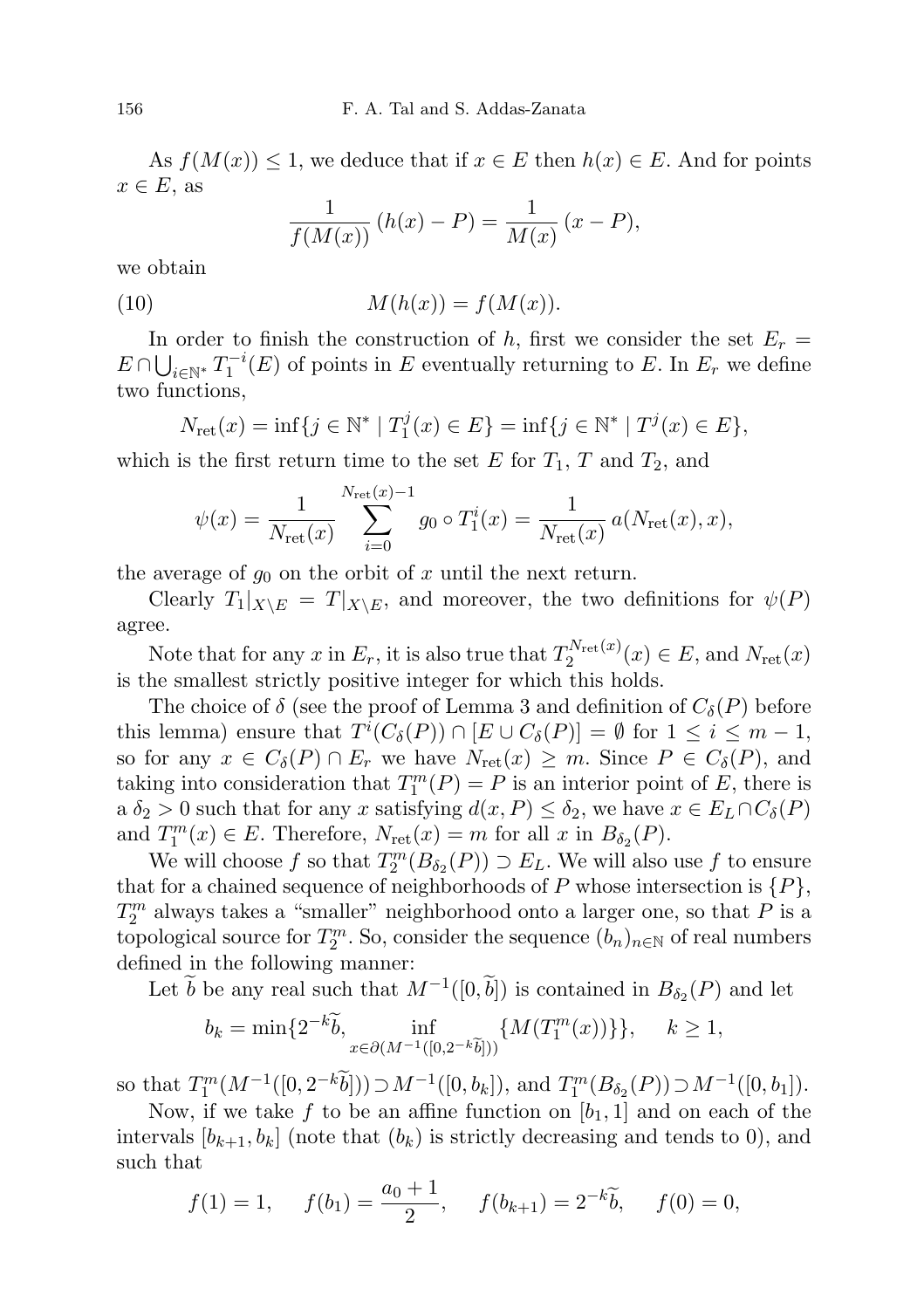then, using (10), we obtain

$$
h(M^{-1}([0, b_1])) = E_L, \quad h(M^{-1}([0, b_{k+1}])) = M^{-1}([0, 2^{-k}\tilde{b}]),
$$

and

$$
T_2^{-m}(E_L) \subset M^{-1}([0,\tilde{b}]) \subset B_{\delta_2}(P) \subset E_L,
$$
  

$$
T_2^{-m}(M^{-1}([0,2^{-k}\tilde{b}]) \subset M^{-1}([0,2^{-(k+1)}\tilde{b}]).
$$

This construction turns the  $T_2$ -orbit of P into a source. Also, for all  $l \geq 0$ ,

$$
T_2^{-(l+1)m}(E_L) \subset T_2^{-lm}(E_L)
$$
 and  $\bigcap_{l=0}^{\infty} T_2^{-lm}(E_L) = \{P\}.$ 

Thus, for any  $x \in E_L$ ,  $x \neq P$ , there is a final time  $n_f(x)$  such that if  $i > n<sub>f</sub>(x)$ , then  $T_2^i(x) \notin E_L$ .

Finally, let us consider the following simple lemma:

LEMMA 4. If  $x \notin C_{\delta}(P)$ , then  $h(x) \notin C_{\delta}(P)$ .

*Proof.* If  $x \notin \text{int}(E)$  or  $x = P$ , then  $h(x) = x$ . Now, if  $x \in \text{int}(E)$ ,  $x \neq P$ , then since  $1 > f(M(x)) > M(x) > 0$ , the point

$$
x = \left(\frac{(M(x))^{2}}{M(x)f(M(x))}\right)h(x) + \left(\frac{(f(M(x)) - M(x))M(x)}{M(x)f(M(x))}\right)P
$$

always belongs to the segment  $\overline{Ph(x)}$ . But  $C_{\delta}(P)$  is convex and so the result follows.  $\blacksquare$ 

The main result will follow from Fact 1 and

LEMMA 5. For any  $x \in X$ ,

$$
\limsup_{n \to \infty} \frac{1}{n} \sum_{i=0}^{n-1} g_0 \circ T_2^i(x) \le \psi(P).
$$

*Proof.* Clearly, we can assume that x returns infinitely many times to  $E$ , and that x belongs to  $E \setminus E_L$ . This excludes the possibility that x or any of its forward iterates lies in  $E_S \subset E_L$ .

Now, if x returns infinitely many times to  $E$ , we can consider the sequence of return times  $(n_i)_{i\in\mathbb{N}}$  given by

$$
n_0 = 0, \quad n_{i+1} = n_i + N_{\rm ret}(T_2^{n_i}(x)),
$$

and the associated sequence of returns

$$
x_0 = x, \quad x_i = T_2^{n_i}(x).
$$

Let  $n_{(m_j)}$  be the subsequence (possibly infinite) of return times where  $x_{(m_j)}$  belongs to  $C_\delta(P)$ , and such that  $N_{\rm ret}(x_{(m_j)}) = m$ .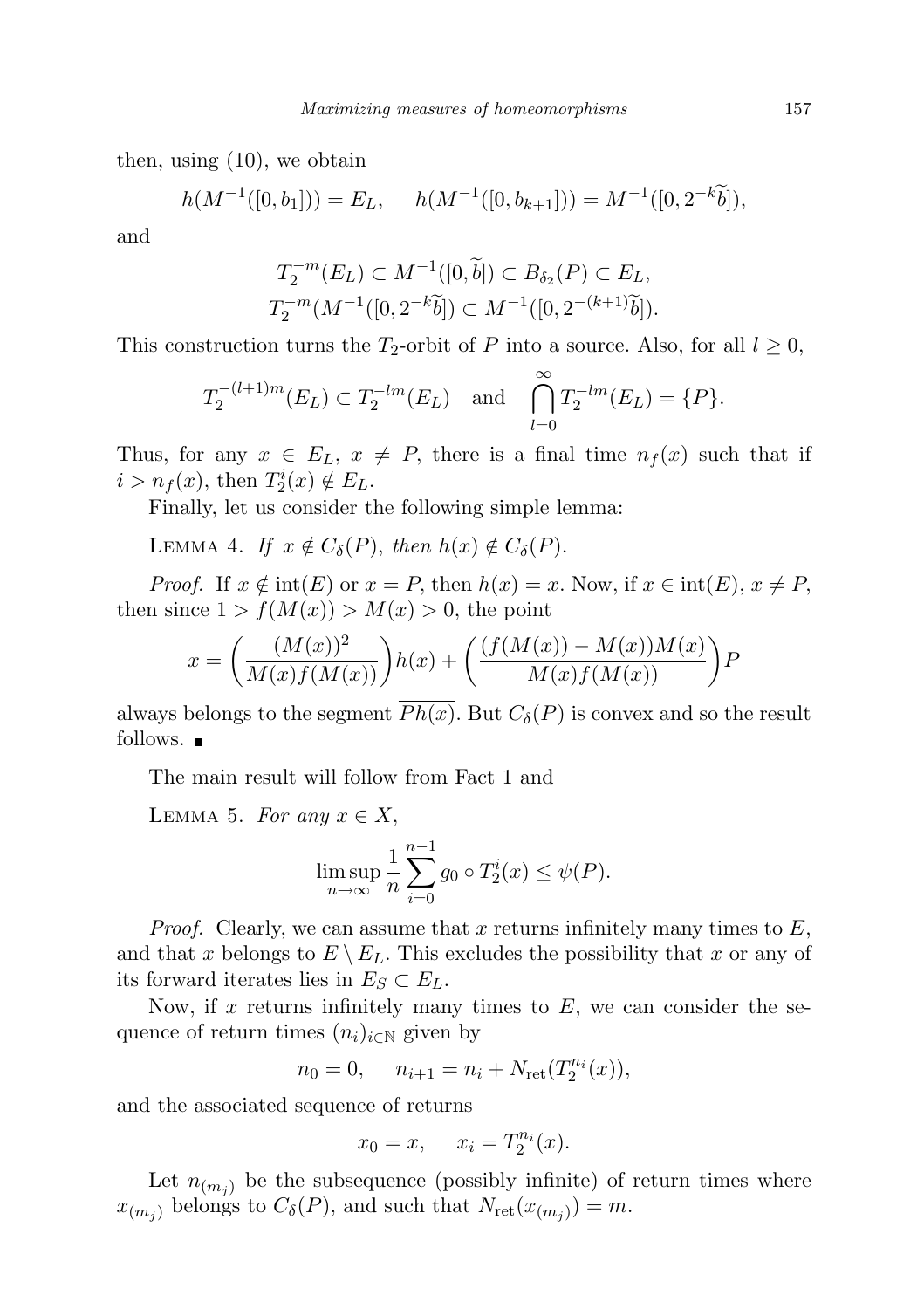In these situations, since  $x_{(m_j)} \notin E_S$ , we have  $T^m(x_{(m_j)}) = T_1^m(x_{(m_j)})$ and

$$
x_{(m_j)+1} = h \circ T^m(x_{(m_j)}),
$$

and since  $T^m(x_{(m_j)}) \notin C_\delta(P)$ , from Lemma 4 the same is true for  $x_{(m_j)+1}$ . This implies that  $m_{j+1} > m_j + 1$ , and so, if a return belongs to  $C_{\delta}(P)$ , the subsequent one does not. We will assume, with no loss in generality, that  $m_0 = 0.$ 

Now, from Lemma 3, if  $\psi(x_i) > \psi(P) - c_2$ , then  $x_i \in C_\delta(P)$  and  $i = m_j$ for some j. Also for any positive integer j,  $\psi(x_i) < \psi(P) + c_2/2m$ . So

(11) 
$$
\sum_{i=0}^{n_{(m_j)}-1} g_0 \circ T_2^i(x) = \sum_{i=0}^{m_j-1} N_{\text{ret}}(x_i) \psi(x_i)
$$

$$
= \sum_{l=0}^{j-1} \Big[ m \psi(x_{(m_l)}) + N_{\text{ret}}(x_{(m_l)+1}) \psi(x_{(m_l)+1}) + \sum_{i=m_l+2}^{m_{l+1}-1} N_{\text{ret}}(x_i) \psi(x_i) \Big],
$$

but since all returns x' between  $x_{(m_l)}$  and  $x_{(m_{l+1})}$  lie outside  $C_{\delta}(P)$  or, if they lie in  $C_{\delta}(P)$ ,  $N_{\text{ret}}(x') \neq m$ , by the consequence of Lemma 3 stated just before (11), we get

$$
m\psi(x_{(m_l)}) + N_{\text{ret}}(x_{(m_l)+1})\psi(x_{(m_l)+1})
$$
  

$$
< m(\psi(P) + c_2/2m) + N_{\text{ret}}(x_{(m_l)+1})(\psi(P) - c_2)
$$
  

$$
< (m + N_{\text{ret}}(x_{(m_l)+1}))\psi(P) = [(n_{(m_l)+2}) - (n_{(m_l)})]\psi(P),
$$

showing that the "loss of average" between returns in the portion of the orbit starting outside  $C_{\delta}(P)$  is larger than the possible gain in the portion starting at  $C_{\delta}(P)$ . Also, if  $i \in [m_l+2, m_{l+1}-1]$ , then again  $\psi(x_i) < \psi(P) - c_2 < \psi(P)$ . So

$$
\sum_{i=m_l+2}^{m_{l+1}-1} N_{\rm ret}(x_i)\psi(x_i) < (n_{(m_{l+1})}-n_{(m_l)+2})(\psi(P)-c_2).
$$

Together, the two inequalities above give (remember (11))

$$
\sum_{i=0}^{n_{(m_j)}-1} g_0 \circ T_2^i(x) < n_{(m_j)} \psi(P).
$$

If  $m_i$  is an infinite sequence, then

$$
\limsup_{j \to \infty} \frac{1}{n_{(m_j)}} \sum_{i=0}^{n_{(m_j)}-1} g_0 \circ T_2^i(x) \le \psi(P),
$$